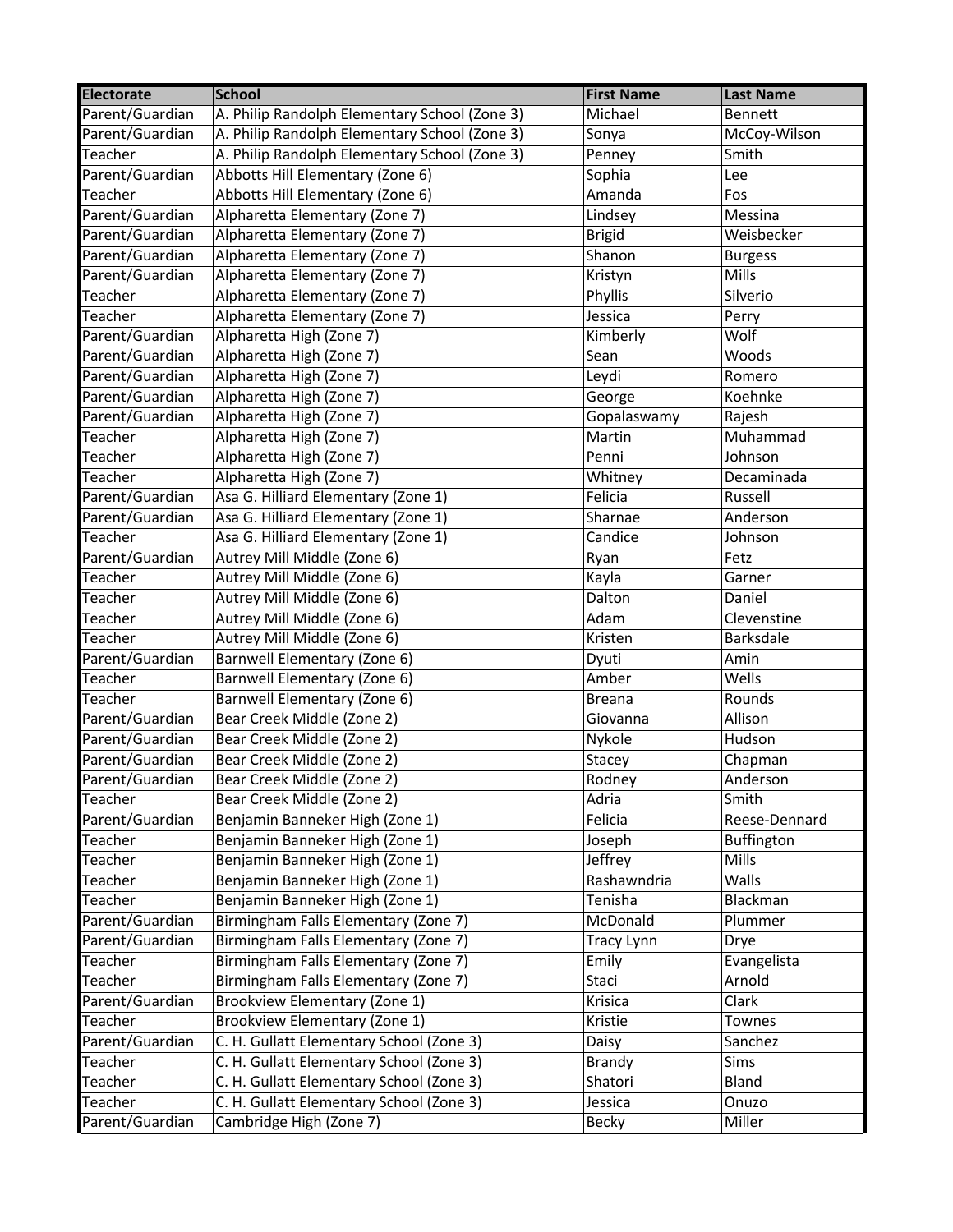| Parent/Guardian | Cambridge High (Zone 7)                | Erin                   | Winn           |
|-----------------|----------------------------------------|------------------------|----------------|
| Parent/Guardian | Cambridge High (Zone 7)                | Laura                  | Phelan         |
| Parent/Guardian | Cambridge High (Zone 7)                | Michele                | <b>Starnes</b> |
| Parent/Guardian | Cambridge High (Zone 7)                | Andrea                 | <b>Bartels</b> |
| Parent/Guardian | Cambridge High (Zone 7)                | Suzanne                | Gaines         |
| Parent/Guardian | Cambridge High (Zone 7)                | Noelle                 | Pedraza        |
| Teacher         | Cambridge High (Zone 7)                | Daniel                 | Scott          |
| Teacher         | Cambridge High (Zone 7)                | Lacy                   | George         |
| Parent/Guardian | Camp Creek Middle (Zone 3)             | Julia                  | Mack           |
| Teacher         | Camp Creek Middle (Zone 3)             | Wanda                  | Oliver         |
| Parent/Guardian | Campbell Elementary (Zone 3)           | Nartoshia              | Wilson         |
| Parent/Guardian | Campbell Elementary (Zone 3)           | Shayla                 | Wade           |
| Teacher         | Campbell Elementary (Zone 3)           | Ericka                 | Garnett        |
| Parent/Guardian | Centennial High (Zone 5)               | Shonda                 | Cooper         |
| Teacher         | Centennial High (Zone 5)               | Ariel                  | Raines         |
| Parent/Guardian | Chattahoochee High (Zone 6)            | Rowena                 | Uttamchandani  |
| Parent/Guardian | Chattahoochee High (Zone 6)            | Rupesh                 | Shah           |
| Parent/Guardian | Chattahoochee High (Zone 6)            | Julianna               | Mackes         |
| Parent/Guardian | Chattahoochee High (Zone 6)            | Rahsaan                | Canaday        |
| Parent/Guardian | Chattahoochee High (Zone 6)            | Anbarasan              | Vincent        |
| Teacher         | Chattahoochee High (Zone 6)            | Nicholas               | Garofalo       |
| Teacher         | Chattahoochee High (Zone 6)            | Jessica                | Ames           |
| Teacher         | Chattahoochee High (Zone 6)            | Laura Grace            | Faris          |
| Teacher         | Chattahoochee High (Zone 6)            | Ruby                   | Daniel         |
| Parent/Guardian | Cliftondale Elementary (Zone 3)        | John                   | Young          |
| Parent/Guardian | Cliftondale Elementary (Zone 3)        | Samantha               | Alexander      |
| Parent/Guardian | Cliftondale Elementary (Zone 3)        | Porcia                 | Anthony        |
| Teacher         | Cliftondale Elementary (Zone 3)        | <b>Briana</b>          | Houston        |
| Teacher         | Cliftondale Elementary (Zone 3)        | Raven                  | Lingerfelt     |
| Parent/Guardian | Cogburn Woods Elementary (Zone 7)      | Anne                   | Zalubowski     |
| Parent/Guardian | Cogburn Woods Elementary (Zone 7)      | Sean                   | Stephens       |
| Parent/Guardian | Cogburn Woods Elementary (Zone 7)      | Gisselle               | Zuniga         |
| Teacher         | Cogburn Woods Elementary (Zone 7)      | Paula                  | Bowen          |
| Parent/Guardian | College Park Elementary (Zone 1)       | Fidelia                | Frempong       |
| Parent/Guardian | College Park Elementary (Zone 1)       | Katrina                | Jones          |
| Teacher         | College Park Elementary (Zone 1)       | Calea                  | Jackson        |
| Teacher         | College Park Elementary (Zone 1)       | Brittany               | Marshall       |
| Parent/Guardian | Conley Hills Elementary (Zone 2)       | Cheryl                 | Swanson        |
| Teacher         | Conley Hills Elementary (Zone 2)       | Erica                  | <b>Tossie</b>  |
| Teacher         | Conley Hills Elementary (Zone 2)       | David                  | Lord           |
| Teacher         | Conley Hills Elementary (Zone 2)       | Miracle                | <b>Binns</b>   |
| Parent/Guardian | Crabapple Crossing Elementary (Zone 7) | Lauren                 | Taylor         |
| Parent/Guardian | Crabapple Crossing Elementary (Zone 7) | Lauren                 | Smith          |
| Teacher         | Crabapple Crossing Elementary (Zone 7) | David                  | DeStefano      |
| Teacher         | Crabapple Crossing Elementary (Zone 7) | Susan                  | Huey           |
| Parent/Guardian | Crabapple Middle (Zone 5)              | Stacy                  | Perlman        |
| Parent/Guardian | Crabapple Middle (Zone 5)              | Elizabeth              | Caspermeyer    |
| Teacher         | Crabapple Middle (Zone 5)              | Christine              | Davidson       |
| Teacher         | Crabapple Middle (Zone 5)              | Dale                   | Branham        |
| Parent/Guardian | Creek View Elementary (Zone 7)         | <b>Bharath Chandar</b> | Godera         |
| Teacher         | Creek View Elementary (Zone 7)         | Alyssa                 | Reffett        |
| Teacher         | Creek View Elementary (Zone 7)         | Kayli                  | Fuller         |
|                 |                                        |                        |                |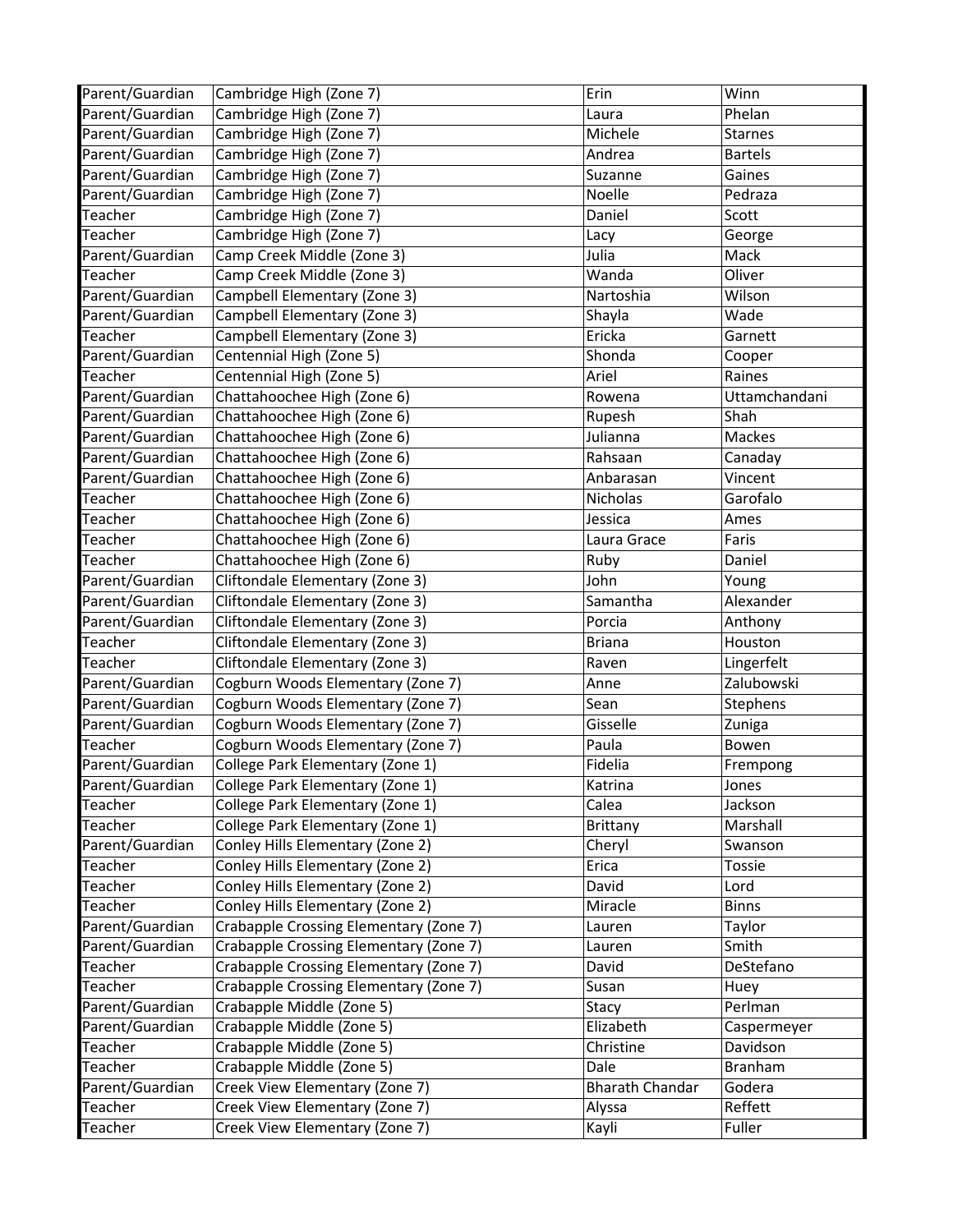| Parent/Guardian | Creekside High (Zone 2)                       | Ciamaruel         | Fears            |
|-----------------|-----------------------------------------------|-------------------|------------------|
| Parent/Guardian | Dolvin Elementary (Zone 6)                    | Ji                | Han              |
| Parent/Guardian | Dolvin Elementary (Zone 6)                    | Mark              | Norman           |
| Parent/Guardian | Dolvin Elementary (Zone 6)                    | Holly             | Warner           |
| Parent/Guardian | Dolvin Elementary (Zone 6)                    | Sharada           | Chandran         |
| Parent/Guardian | Dolvin Elementary (Zone 6)                    | Noa               | Guttman          |
| Teacher         | Dolvin Elementary (Zone 6)                    | Katelyn           | Cameron          |
| Teacher         | Dolvin Elementary (Zone 6)                    | Michele           | Huber            |
| Parent/Guardian | Dunwoody Springs Elementary Charter (Zone 4)  | Ashley            | <b>Brodkin</b>   |
| Parent/Guardian | Dunwoody Springs Elementary Charter (Zone 4)  | Catie             | O'Hare           |
| Teacher         | Dunwoody Springs Elementary Charter (Zone 4)  | Margaret (Maggie) | O'Brien          |
| Parent/Guardian | Elkins Pointe Middle (Zone 5)                 | Kristen           | Sullivan         |
| Parent/Guardian | Elkins Pointe Middle (Zone 5)                 | Julie             | Kruzic           |
| Parent/Guardian | Elkins Pointe Middle (Zone 5)                 | Mihaela           | Trifanescu       |
| Parent/Guardian | Elkins Pointe Middle (Zone 5)                 | Joanne            | Kuri             |
| Teacher         | Elkins Pointe Middle (Zone 5)                 | Seth              | Gamba            |
| Teacher         | Elkins Pointe Middle (Zone 5)                 | Todd              | Wilson           |
| Parent/Guardian | Esther Jackson Elementary School (Zone 5)     | James             | Holle            |
| Parent/Guardian | Esther Jackson Elementary School (Zone 5)     | Laura             | Kirby            |
| Teacher         | Esther Jackson Elementary School (Zone 5)     | Lisa              | MacMillan        |
| Teacher         | Esther Jackson Elementary School (Zone 5)     | <b>Betty</b>      | Johnson          |
| Teacher         | Esther Jackson Elementary School (Zone 5)     | Carly             | Barney           |
| Parent/Guardian | Evoline C. West Elementary School (Zone 2)    | Maxine            | Evans            |
| Parent/Guardian | Evoline C. West Elementary School (Zone 2)    | Shanice           | Anthony          |
| Parent/Guardian | Evoline C. West Elementary School (Zone 2)    | Patrice           | <b>Burton</b>    |
| Teacher         | Evoline C. West Elementary School (Zone 2)    | Pamela            | McCoy            |
| Parent/Guardian | Feldwood Elementary (Zone 1)                  | Takoya            | Frazier          |
| Parent/Guardian | Feldwood Elementary (Zone 1)                  | Patrena           | Martin-Williams  |
| Teacher         | Feldwood Elementary (Zone 1)                  | Keith             | Stamps           |
| Parent/Guardian | Findley Oaks Elementary (Zone 6)              | Kateryna          | Lancaster-Brooks |
| Parent/Guardian | Findley Oaks Elementary (Zone 6)              | Nicholas          | <b>Bailey</b>    |
| Parent/Guardian | Findley Oaks Elementary (Zone 6)              | Sylwia            | Rzyczniok        |
| Parent/Guardian | Findley Oaks Elementary (Zone 6)              | Meetali           | Jain             |
| Teacher         | Findley Oaks Elementary (Zone 6)              | Jennifer          | Fried            |
| Parent/Guardian | Hamilton E. Holmes Elementary School (Zone 2) | Melina            | Bennett          |
| Parent/Guardian | Hamilton E. Holmes Elementary School (Zone 2) | Kyshima           | Clarke           |
| Parent/Guardian | Hamilton E. Holmes Elementary School (Zone 2) | Chioma            | Azubuike         |
| Teacher         | Hamilton E. Holmes Elementary School (Zone 2) | <b>Brittney</b>   | Kilgore          |
| Teacher         | Hamilton E. Holmes Elementary School (Zone 2) | Nicholas          | Spears           |
| Teacher         | Hamilton E. Holmes Elementary School (Zone 2) | Treneka           | Christian        |
| Parent/Guardian | Hapeville Elementary (Zone 2)                 | Tyler             | Tarwater         |
| Teacher         | Hapeville Elementary (Zone 2)                 | Davetta           | Cantrell Laster  |
| Parent/Guardian | Haynes Bridge Middle (Zone 5)                 | Katherine         | Koetter          |
| Parent/Guardian | Haynes Bridge Middle (Zone 5)                 | Louis             | Erste            |
| Parent/Guardian | Haynes Bridge Middle (Zone 5)                 | Louis             | Erste            |
| Parent/Guardian | Haynes Bridge Middle (Zone 5)                 | Joy               | Alves            |
| Teacher         | Haynes Bridge Middle (Zone 5)                 | Kimberly          | Lipscomb         |
| Parent/Guardian | Heards Ferry Elementary (Zone 4)              | Meredith          | Camp             |
| Parent/Guardian | Heards Ferry Elementary (Zone 4)              | Valerie           | Barendregt       |
| Parent/Guardian | Heards Ferry Elementary (Zone 4)              | Alicia            | Henson           |
| Teacher         | Heards Ferry Elementary (Zone 4)              | Debbie            | McRae            |
| Teacher         | Heards Ferry Elementary (Zone 4)              | Vivian            | Chang            |
|                 |                                               |                   |                  |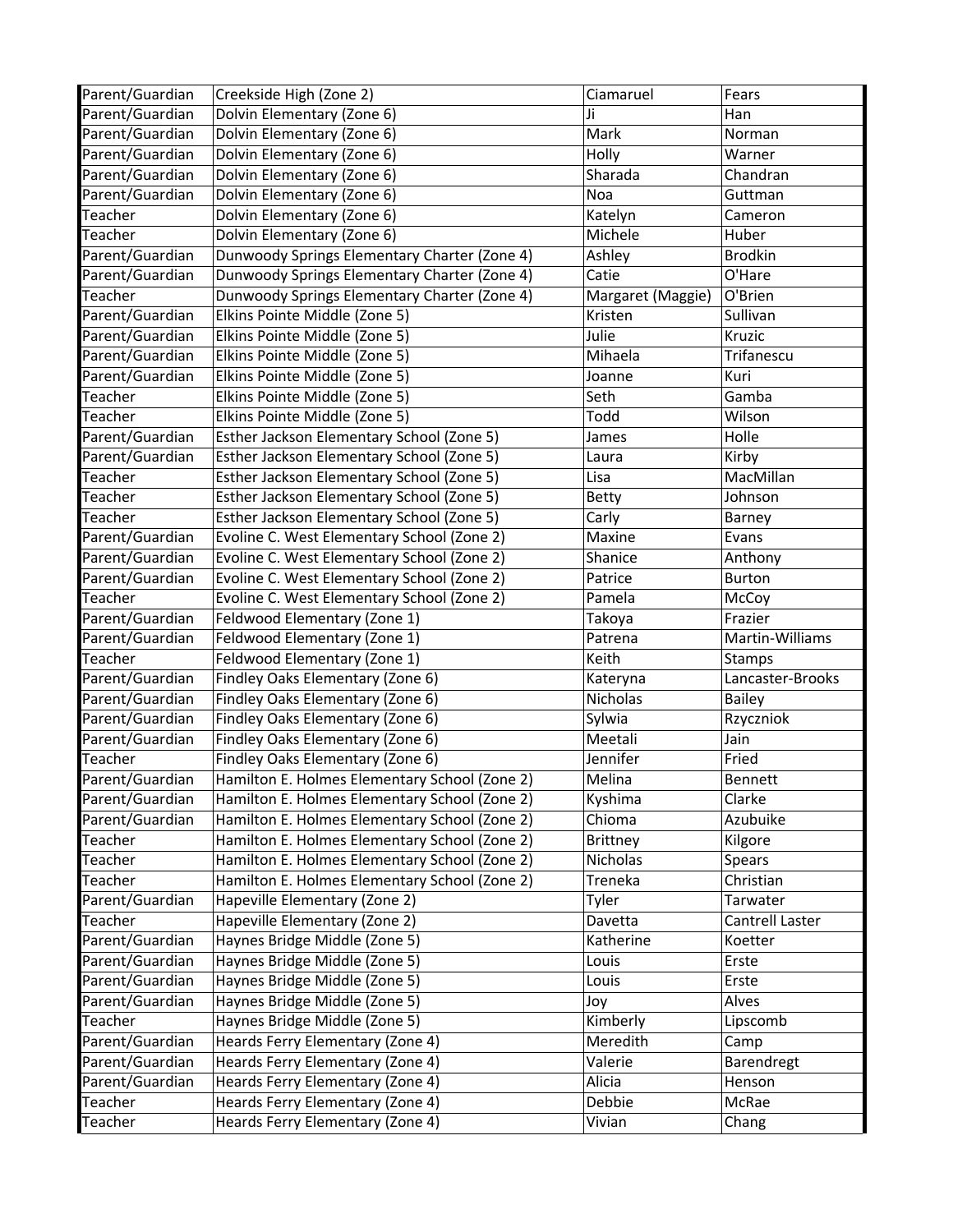| Teacher                    | Heards Ferry Elementary (Zone 4)                                       | Ellen           | LeSaicherre            |
|----------------------------|------------------------------------------------------------------------|-----------------|------------------------|
| Parent/Guardian            | Hembree Springs Elementary (Zone 5)                                    | Vanessa         | Magill                 |
| Parent/Guardian            | Hembree Springs Elementary (Zone 5)                                    | Jennifer        | Mauney                 |
| Teacher                    | Hembree Springs Elementary (Zone 5)                                    | Ellen           | Watry                  |
| Teacher                    | Hembree Springs Elementary (Zone 5)                                    | Jordan          | DeLee                  |
| Parent/Guardian            | Heritage Elementary (Zone 1)                                           | Jerri           | Reid                   |
| Teacher                    | Heritage Elementary (Zone 1)                                           | Mae             | Maddox                 |
| Parent/Guardian            | High Point Elementary (Zone 4)                                         | Jennifer        | Mancuso                |
| Parent/Guardian            | High Point Elementary (Zone 4)                                         | Jennifer        | Weber                  |
| Parent/Guardian            | High Point Elementary (Zone 4)                                         | Nicole          | Hudson                 |
| Parent/Guardian            | High Point Elementary (Zone 4)                                         | Dhaval          | Desai                  |
| Teacher                    | High Point Elementary (Zone 4)                                         | Beth            | Owens                  |
| Teacher                    | High Point Elementary (Zone 4)                                         | Meganne         | Eldredge-Ellis         |
| Parent/Guardian            | Hillside Elementary (Zone 5)                                           | Kristen         | Williams               |
| Parent/Guardian            | Hillside Elementary (Zone 5)                                           | Erin            | <b>Stallings</b>       |
| Teacher                    | Hillside Elementary (Zone 5)                                           | Jennifer        | Lawson                 |
| Parent/Guardian            | Holcomb Bridge Middle (Zone 5)                                         | Ayesha          | Shearn                 |
| Parent/Guardian            | Holcomb Bridge Middle (Zone 5)                                         | Rachael         | Lee                    |
| Parent/Guardian            | Holcomb Bridge Middle (Zone 5)                                         | Paola           | Lopez                  |
| Teacher                    | Holcomb Bridge Middle (Zone 5)                                         | Maureen         | Hetrick                |
| Parent/Guardian            | Hopewell Middle (Zone 7)                                               | <b>Bridgit</b>  | Motes                  |
| Parent/Guardian            | Hopewell Middle (Zone 7)                                               | Sangeetha       | Sriganesha             |
| Teacher                    | Hopewell Middle (Zone 7)                                               | Zachariah       | Bennett                |
| Teacher                    | Hopewell Middle (Zone 7)                                               | Chloe           | Combs                  |
| Parent/Guardian            | Ison Springs Elementary (Zone 4)                                       | Katrina         | van den Brand          |
| Parent/Guardian            | Ison Springs Elementary (Zone 4)                                       | Deshaun         | Wells                  |
|                            |                                                                        |                 |                        |
|                            |                                                                        |                 |                        |
| Teacher                    | Ison Springs Elementary (Zone 4)                                       | Mykel           | Arnold                 |
| Teacher                    | Ison Springs Elementary (Zone 4)                                       | Ayanna          | Brown                  |
| Parent/Guardian            | Johns Creek High (Zone 6)                                              | Vanessa         | Streeter               |
| Parent/Guardian            | Johns Creek High (Zone 6)                                              | Justin          | Hou                    |
| Parent/Guardian            | Johns Creek High (Zone 6)                                              | Rebecca         | Hampson                |
| Parent/Guardian            | Johns Creek High (Zone 6)                                              | Dijana          | Arnautovic             |
| Parent/Guardian            | Johns Creek High (Zone 6)                                              | Adam            | Lipman                 |
| Parent/Guardian            | Johns Creek High (Zone 6)                                              | Courtney        | Hester                 |
| Teacher                    | Johns Creek High (Zone 6)                                              | Paul            | Belongie               |
| Parent/Guardian            | Lake Forest Elementary (Zone 4)                                        | Jose O.         | Gonzalez-Sanchez       |
| Parent/Guardian            | Lake Forest Elementary (Zone 4)                                        | Melanie         | Lerner                 |
| Teacher                    | Lake Forest Elementary (Zone 4)                                        | Laurie          | Cummings               |
| Teacher                    | Lake Forest Elementary (Zone 4)                                        | Guadalupe       | <b>Barron DeCortes</b> |
| Teacher                    | Lake Forest Elementary (Zone 4)                                        | Megan           | Kalany                 |
| Parent/Guardian            | Lake Windward Elementary (Zone 7)                                      | Muhammad        | Ali                    |
| Parent/Guardian            | Lake Windward Elementary (Zone 7)                                      | Cassie          | Arnold                 |
| Parent/Guardian            | Lake Windward Elementary (Zone 7)                                      | Derek           | Distin                 |
| Teacher                    | Lake Windward Elementary (Zone 7)                                      | Kristen         | McNeely                |
| Parent/Guardian            | Langston Hughes High School (Zone 3)                                   | Njeri           | Maldonado              |
| Parent/Guardian            | Langston Hughes High School (Zone 3)                                   | Kenae           | Rucker-Stevens         |
| Teacher                    | Langston Hughes High School (Zone 3)                                   | Slone           | Malone                 |
| Teacher                    | Langston Hughes High School (Zone 3)                                   | Nicholas        | Collins                |
| Parent/Guardian            | Liberty Point Elementary (Zone 3)                                      | Lakiesha        | Mitchell               |
| Parent/Guardian            | Liberty Point Elementary (Zone 3)                                      | Titonia         | Phillip                |
| Parent/Guardian<br>Teacher | Liberty Point Elementary (Zone 3)<br>Liberty Point Elementary (Zone 3) | Roderick<br>Amy | Wyatt Sr.<br>Smith     |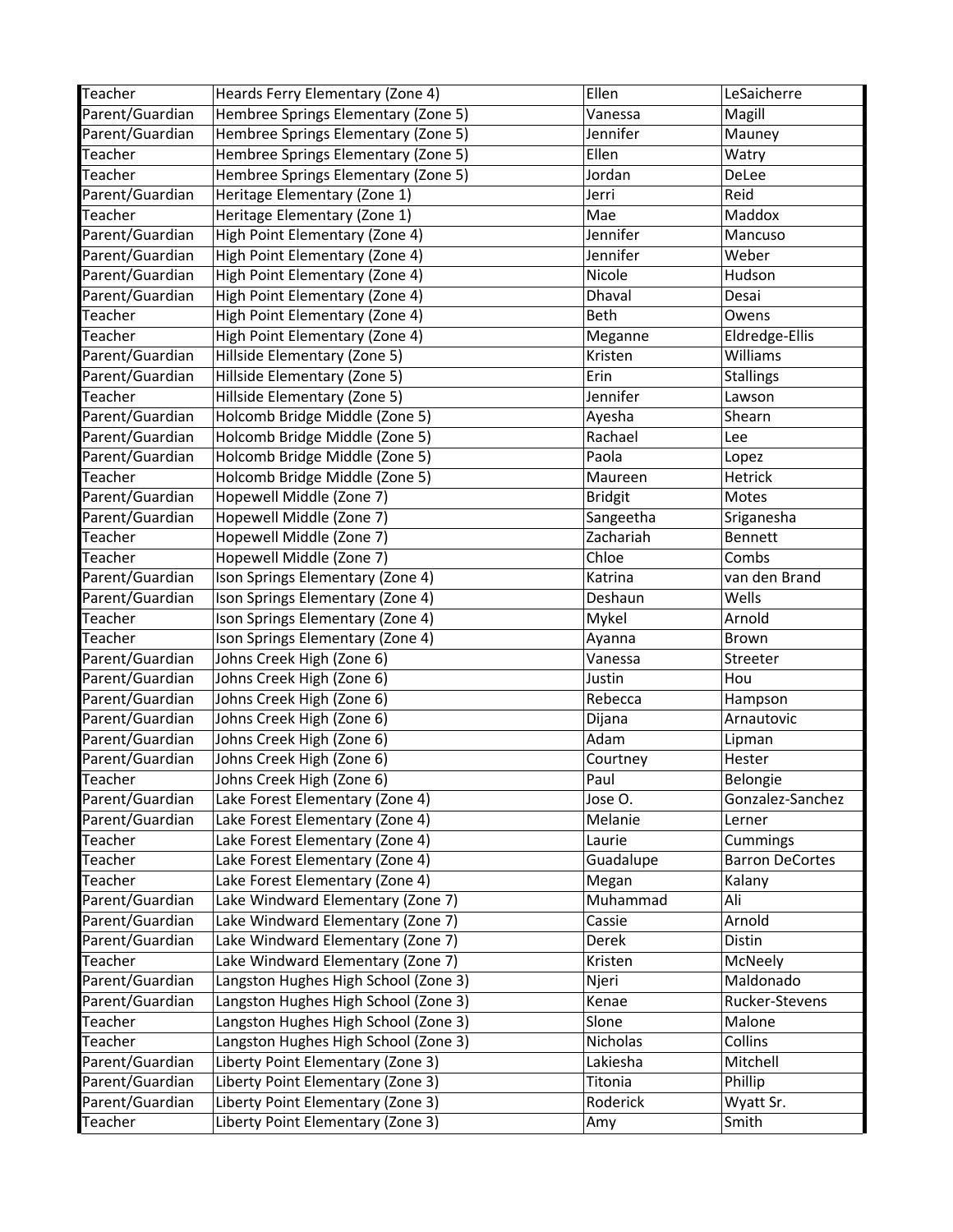| Parent/Guardian | Love T. Nolan Elementary School (Zone 1)   | Shane             | Crawford         |
|-----------------|--------------------------------------------|-------------------|------------------|
| Teacher         | Love T. Nolan Elementary School (Zone 1)   | Kendall           | Scott            |
| Parent/Guardian | Manning Oaks Elementary (Zone 7)           | Stacey            | Thomas           |
| Teacher         | Manning Oaks Elementary (Zone 7)           | Kathryn           | Hadden           |
| Teacher         | Manning Oaks Elementary (Zone 7)           | Noorulain         | Syed             |
| Parent/Guardian | Mary M. Bethune Elementary School (Zone 1) | Whitney           | White            |
| Parent/Guardian | Mary M. Bethune Elementary School (Zone 1) | Kareem            | Anderson         |
| Teacher         | Mary M. Bethune Elementary School (Zone 1) | Michole           | Gibson           |
| Teacher         | McNair Middle (Zone 1)                     | Chenita           | Davis            |
| Teacher         | McNair Middle (Zone 1)                     | Joel              | Marc             |
| Parent/Guardian | Medlock Bridge Elementary (Zone 6)         | Terri             | <b>Bryant</b>    |
| Parent/Guardian | Medlock Bridge Elementary (Zone 6)         | Sylvia            | Luu              |
| Teacher         | Medlock Bridge Elementary (Zone 6)         | Susan             | DeMint           |
| Parent/Guardian | Milton High (Zone 7)                       | Kristen           | Luther           |
| Parent/Guardian | Milton High (Zone 7)                       | Helen             | Gordon           |
| Parent/Guardian | Milton High (Zone 7)                       | Veronica          | O'Brien          |
| Teacher         | Milton High (Zone 7)                       | Lisa              | <b>Brodecki</b>  |
| Teacher         | Milton High (Zone 7)                       | Alex              | Marsh            |
| Teacher         | Milton High (Zone 7)                       | Karen             | Jones            |
| Parent/Guardian | Mimosa Elementary (Zone 5)                 | Quan              | Jones            |
| Parent/Guardian | Mimosa Elementary (Zone 5)                 | Glenda            | Sanchez          |
| Teacher         | Mimosa Elementary (Zone 5)                 | Brittany          | Gaskins (Sayers) |
| Teacher         | Mimosa Elementary (Zone 5)                 | Patty             | Freyermuth       |
| Teacher         | Mimosa Elementary (Zone 5)                 | Lindsey           | Gooden           |
| Parent/Guardian | Mountain Park Elementary (Zone 5)          | Michael           | LaMont           |
| Parent/Guardian | Mountain Park Elementary (Zone 5)          | Tamika            | Bond             |
| Parent/Guardian | Mountain Park Elementary (Zone 5)          | Kirsten           | Ricci            |
| Parent/Guardian | Mountain Park Elementary (Zone 5)          | Ruth              | Pecce            |
| Parent/Guardian | Mountain Park Elementary (Zone 5)          | Dontaye           | Young            |
| Parent/Guardian | Mountain Park Elementary (Zone 5)          | Ashley            | Macken           |
| Parent/Guardian | Mountain Park Elementary (Zone 5)          | Erica             | Lowman           |
| Parent/Guardian | Mountain Park Elementary (Zone 5)          | Patrice           | Dawkins-Jackson  |
| Teacher         | Mountain Park Elementary (Zone 5)          | Sherri            | Beckwith         |
| Parent/Guardian | New Prospect Elementary (Zone 7)           | Sweta             | Pandey           |
| Teacher         | New Prospect Elementary (Zone 7)           | Kristin           | Fullerton        |
| Parent/Guardian | North Springs High (Zone 4)                | Tashema           | Atkinson         |
| Parent/Guardian | North Springs High (Zone 4)                | Janet             | Keadle           |
| Teacher         | North Springs High (Zone 4)                | Lydia             | Benitez          |
| Teacher         | North Springs High (Zone 4)                | Camillo           | Lupiani          |
| Parent/Guardian | Northview High (Zone 6)                    | Nitin             | Nadkar           |
| Parent/Guardian | Northview High (Zone 6)                    | <b>Bruce</b>      | Shen             |
| Parent/Guardian | Northview High (Zone 6)                    | Malini            | Kolluru          |
| Teacher         | Northview High (Zone 6)                    | Holly             | Jimenez          |
| Teacher         | Northview High (Zone 6)                    | Michael           | Williams         |
| Parent/Guardian | Northwestern Middle (Zone 7)               | Elizabeth         | Biviano          |
| Parent/Guardian | Northwestern Middle (Zone 7)               | Trista            | Hudson           |
| Parent/Guardian | Northwestern Middle (Zone 7)               | Candice           | Selby            |
| Teacher         | Northwestern Middle (Zone 7)               | Beverly (Charlie) | Moore            |
| Teacher         | Northwestern Middle (Zone 7)               | Ashley            | Carson           |
| Teacher         | Northwestern Middle (Zone 7)               | Kimberley         | Reed             |
| Parent/Guardian | Northwood Elementary (Zone 5)              | Laura             | Vanderlip-Bush   |
| Parent/Guardian | Northwood Elementary (Zone 5)              | Nicki             | Hubbard          |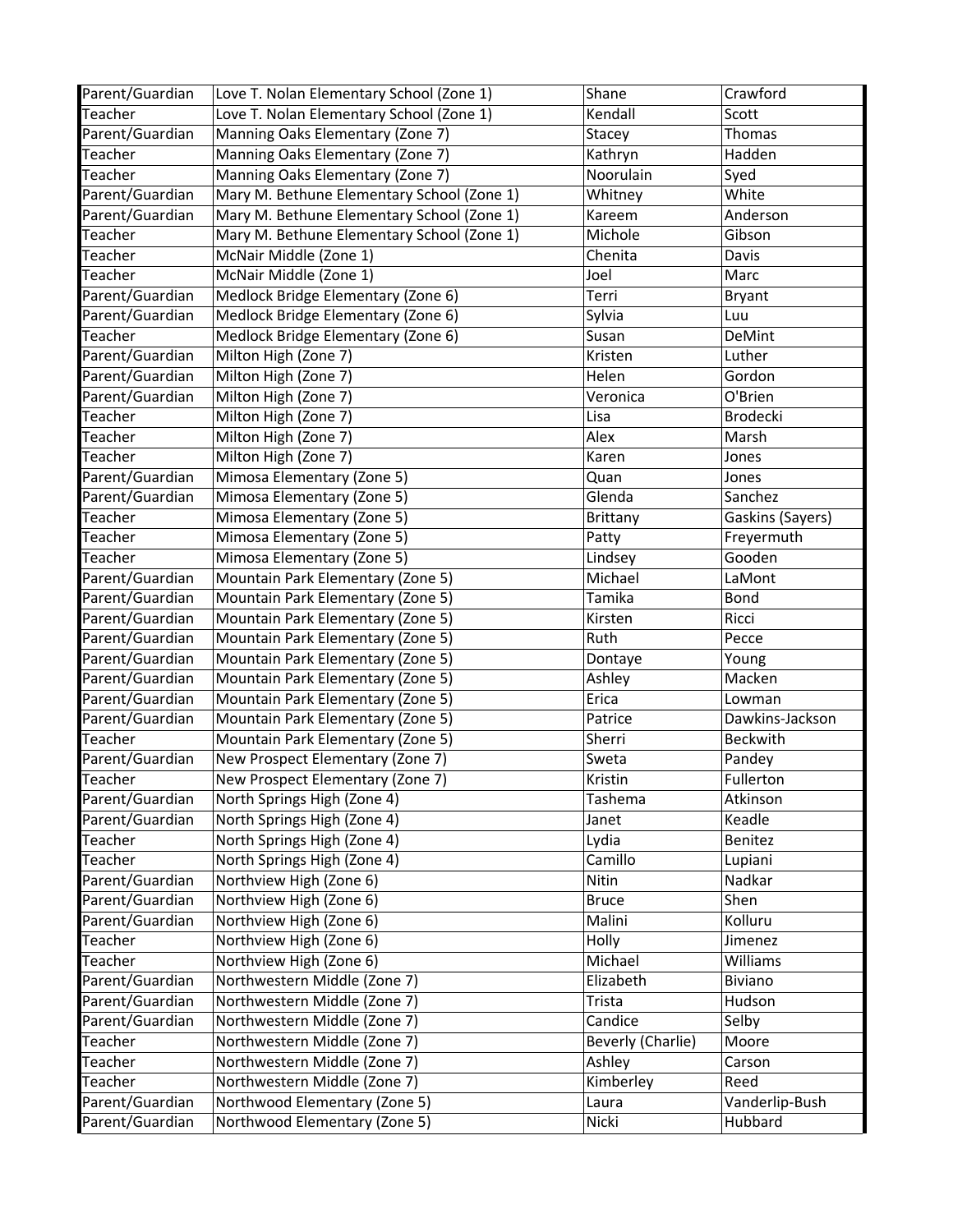| Teacher         | Northwood Elementary (Zone 5)       | Suzanne      | Wiley           |
|-----------------|-------------------------------------|--------------|-----------------|
| Parent/Guardian | Oakley Elementary (Zone 2)          | Dianeisha    | Rasul           |
| Parent/Guardian | Oakley Elementary (Zone 2)          | Danielle     | Evans           |
| Parent/Guardian | Oakley Elementary (Zone 2)          | Rianna       | Carter          |
| Parent/Guardian | Oakley Elementary (Zone 2)          | Yannis       | Mitchell        |
| Teacher         | Oakley Elementary (Zone 2)          | Whitney      | Redd            |
| Parent/Guardian | Ocee Elementary (Zone 6)            | Natasha      | Harden          |
| Parent/Guardian | Ocee Elementary (Zone 6)            | Shelby       | Harris          |
| Parent/Guardian | Ocee Elementary (Zone 6)            | Jim          | Hand            |
| Parent/Guardian | Ocee Elementary (Zone 6)            | Cheyne       | Hardin          |
| Parent/Guardian | Ocee Elementary (Zone 6)            | Meghan       | Teska           |
| Teacher         | Ocee Elementary (Zone 6)            | Paige        | Smotherman      |
| Parent/Guardian | Palmetto Elementary (Zone 2)        | Diandra      | Warrington      |
| Parent/Guardian | Palmetto Elementary (Zone 2)        | Siedah       | Richardson      |
| Parent/Guardian | Palmetto Elementary (Zone 2)        | Meisha       | Johnson         |
| Parent/Guardian | Palmetto Elementary (Zone 2)        | Shelley      | Leonta          |
| Teacher         | Palmetto Elementary (Zone 2)        | Victoria     | Cherry          |
| Parent/Guardian | Parklane Elementary (Zone 2)        | Enedina      | Gatica          |
| Teacher         | Parklane Elementary (Zone 2)        | Jacory       | Bernard         |
| Parent/Guardian | Paul D. West Middle School (Zone 2) | Iris         | <b>Benitez</b>  |
| Teacher         | Paul D. West Middle School (Zone 2) | Norman W     | West            |
| Teacher         | Paul D. West Middle School (Zone 2) | Jaya         | Davillier       |
| Parent/Guardian | Renaissance Elementary (Zone 3)     | Boubacar     | Bah             |
| Parent/Guardian | Renaissance Elementary (Zone 3)     | Todd         | Lindahl         |
| Parent/Guardian | Renaissance Elementary (Zone 3)     | Christopher  | Harden          |
| Teacher         | Renaissance Elementary (Zone 3)     | Jalynn       | <b>Truss</b>    |
| Parent/Guardian | Renaissance Middle (Zone 3)         | Carole       | Swearingen      |
| Parent/Guardian | Renaissance Middle (Zone 3)         | Patti        | Davis-Smith     |
| Teacher         | Renaissance Middle (Zone 3)         | Henrietta    | Mitchell        |
| Parent/Guardian | Ridgeview Charter Middle (Zone 4)   | Ellen        | Woodard         |
| Teacher         | Ridgeview Charter Middle (Zone 4)   | Nicole       | Motahari        |
| Teacher         | Ridgeview Charter Middle (Zone 4)   | Bethany      | Grant           |
| Teacher         | Ridgeview Charter Middle (Zone 4)   | Charlane     | Suarez (Walley) |
| Parent/Guardian | River Eves Elementary (Zone 5)      | Katrina      | Betty           |
| Teacher         | River Eves Elementary (Zone 5)      | Mary (Kathy) | Pace            |
| Parent/Guardian | River Trail Middle (Zone 6)         | <b>Brett</b> | Herrick         |
| Parent/Guardian | River Trail Middle (Zone 6)         | Ravi         | Gokyada         |
| Parent/Guardian | River Trail Middle (Zone 6)         | Yingying     | Fang            |
| Teacher         | River Trail Middle (Zone 6)         | Susan        | DeLong          |
| Parent/Guardian | Riverwood High (Zone 4)             | Ana B        | Alvarado Gomez  |
| Teacher         | Riverwood High (Zone 4)             | Joshua       | Shuster         |
| Teacher         | Riverwood High (Zone 4)             | Julian       | James           |
| Teacher         | Riverwood High (Zone 4)             | Matthew      | Taylor          |
| Parent/Guardian | Roswell High (Zone 5)               | Sarah        | Baker           |
| Parent/Guardian | Roswell High (Zone 5)               | Amy          | <b>Jeffs</b>    |
| Parent/Guardian | Roswell High (Zone 5)               | Sheryl       | Clemente        |
| Teacher         | Roswell High (Zone 5)               | Jennie       | Viers           |
| Teacher         | Roswell High (Zone 5)               | Traci        | Damron          |
| Teacher         | Roswell High (Zone 5)               | Jennifer     | Farnham         |
| Parent/Guardian | Roswell North Elementary (Zone 5)   | Shannon      | Wiggins         |
| Parent/Guardian | Roswell North Elementary (Zone 5)   | Bayard       | Crawley         |
| Teacher         | Roswell North Elementary (Zone 5)   | Christine    |                 |
|                 |                                     |              | Ray             |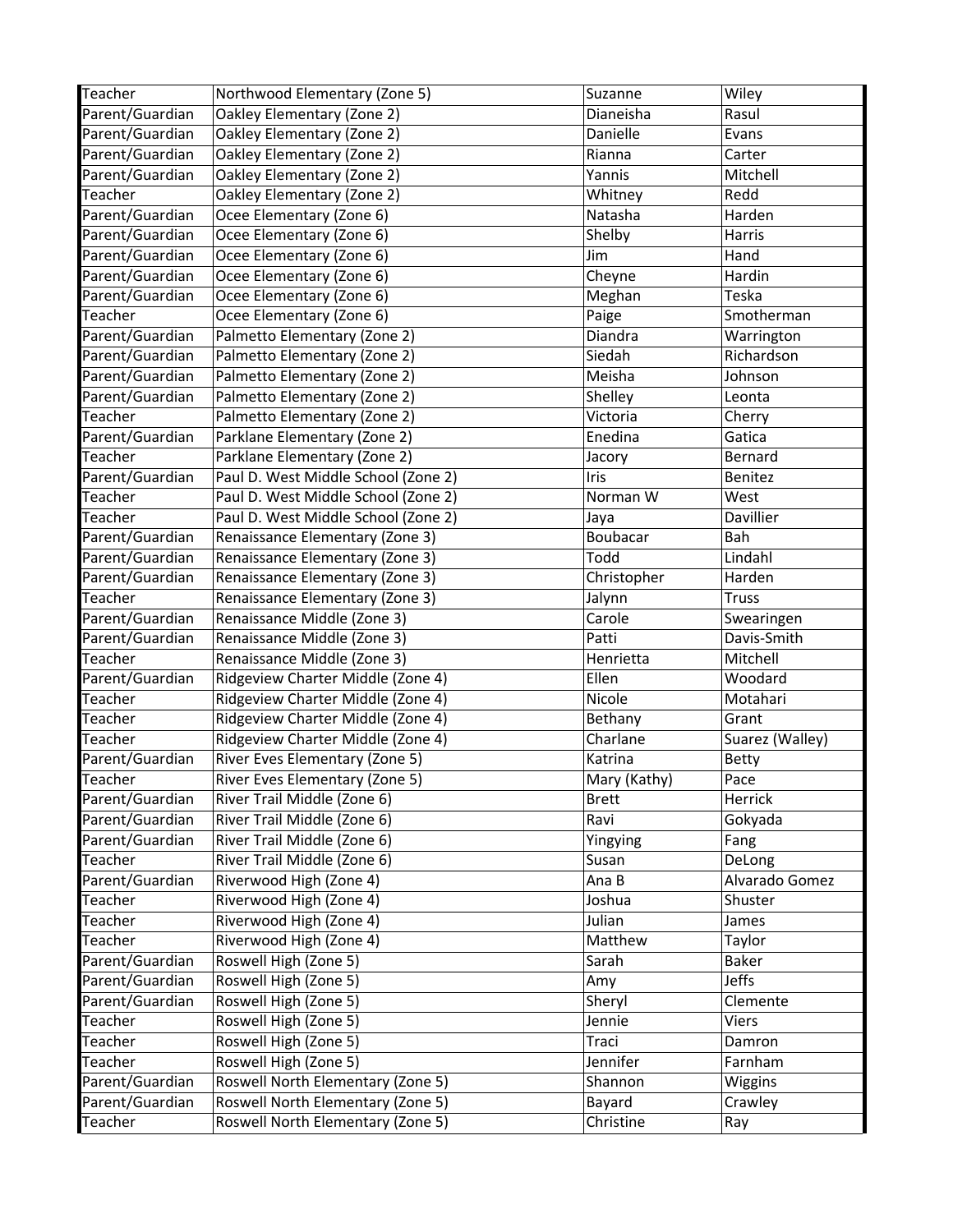| Teacher                    | Roswell North Elementary (Zone 5)                                                      | Allie              | Fleckner             |
|----------------------------|----------------------------------------------------------------------------------------|--------------------|----------------------|
| Parent/Guardian            | S. L. Lewis Elementary School (Zone 2)                                                 | <b>Bridgett</b>    | Omowale              |
| Teacher                    | S. L. Lewis Elementary School (Zone 2)                                                 | Lewis              | Traylor Jr           |
| Teacher                    | S. L. Lewis Elementary School (Zone 2)                                                 | Jhori              | Raston               |
| Parent/Guardian            | Sandtown Middle (Zone 3)                                                               | Shelvia            | Ivey                 |
| Parent/Guardian            | Sandtown Middle (Zone 3)                                                               | Erika              | Douglas              |
| Parent/Guardian            | Sandtown Middle (Zone 3)                                                               | Deidre             | Caldwell             |
| Teacher                    | Sandtown Middle (Zone 3)                                                               | Javon              | Norman               |
| Teacher                    | Sandtown Middle (Zone 3)                                                               | Natosha            | Rucker               |
| Parent/Guardian            | Sandy Springs Middle (Zone 4)                                                          | Willie             | Sanders              |
| Parent/Guardian            | Sandy Springs Middle (Zone 4)                                                          | Alexia             | Allen                |
| Parent/Guardian            | Sandy Springs Middle (Zone 4)                                                          | Jasmine            | <b>Bradley</b>       |
| Parent/Guardian            | Sandy Springs Middle (Zone 4)                                                          | Greg               | Ward                 |
| Teacher                    | Sandy Springs Middle (Zone 4)                                                          | Jasmine            | Torres               |
| Parent/Guardian            | Seaborn Lee Elementary School (Zone 3)                                                 | Calvin             | Claiborne            |
| Teacher                    | Seaborn Lee Elementary School (Zone 3)                                                 | Krystina           | King-Taylor          |
| Parent/Guardian            | Shakerag Elementary (Zone 6)                                                           | Courtney           | <b>Gatlin Cleary</b> |
| Teacher                    | Shakerag Elementary (Zone 6)                                                           | Kelly              | Crotsley             |
| Parent/Guardian            | Spalding Elementary Charter (Zone 4)                                                   | Kimberly           | Parkman              |
| <b>Teacher</b>             | Spalding Elementary Charter (Zone 4)                                                   | Cecelia            | McCord               |
| Teacher                    | Spalding Elementary Charter (Zone 4)                                                   | Keturah            | Reid                 |
| Parent/Guardian            | State Bridge Crossing Elementary (Zone 6)                                              | Carlos             | Tirado-Guerra        |
| Parent/Guardian            | State Bridge Crossing Elementary (Zone 6)                                              | Jessica            | Vargas               |
| Parent/Guardian            | State Bridge Crossing Elementary (Zone 6)                                              | Courtney           | Walton               |
| Parent/Guardian            | State Bridge Crossing Elementary (Zone 6)                                              | Kevin              | Skrada               |
| Teacher                    | State Bridge Crossing Elementary (Zone 6)                                              | Selena             | Rosario              |
|                            |                                                                                        |                    |                      |
| Teacher                    |                                                                                        | Nicole             |                      |
| Teacher                    | State Bridge Crossing Elementary (Zone 6)<br>State Bridge Crossing Elementary (Zone 6) | Gloria             | Capps<br>Yu          |
| Teacher                    | State Bridge Crossing Elementary (Zone 6)                                              | Leanne             | Finn                 |
| Parent/Guardian            | Stonewall Tell Elementary (Zone 3)                                                     | Shan'tell          | Boyce                |
| Parent/Guardian            | Stonewall Tell Elementary (Zone 3)                                                     | Janee              | Wilson-Key           |
| Teacher                    | Stonewall Tell Elementary (Zone 3)                                                     | Korey              | Williams             |
| Parent/Guardian            | Summit Hill Elementary (Zone 7)                                                        | Ritu               | Maheshwari           |
| Parent/Guardian            | Summit Hill Elementary (Zone 7)                                                        | Kelly              | McDonald             |
| Parent/Guardian            | Summit Hill Elementary (Zone 7)                                                        | Caylee             | Esmonde              |
| Teacher                    | Summit Hill Elementary (Zone 7)                                                        | Staci              | Payne                |
| Teacher                    | Summit Hill Elementary (Zone 7)                                                        | <b>Beverly</b>     | Vanacore             |
| Parent/Guardian            | Sweet Apple Elementary (Zone 5)                                                        | Kristin            | Kneeland             |
| Parent/Guardian            | Sweet Apple Elementary (Zone 5)                                                        | Heather            | Depasse              |
| Parent/Guardian            | Sweet Apple Elementary (Zone 5)                                                        | Heather            | Kromer               |
| Parent/Guardian            | Sweet Apple Elementary (Zone 5)                                                        | Heidi              | Sawyer               |
| Teacher                    | Sweet Apple Elementary (Zone 5)                                                        | Cassie             | Moses                |
| Teacher                    | Sweet Apple Elementary (Zone 5)                                                        | Cindy              | Sulkowski            |
| Parent/Guardian            | Taylor Road Middle (Zone 6)                                                            | Franca             | Marsh                |
| Parent/Guardian            | Taylor Road Middle (Zone 6)                                                            | Emily              | Lavretta             |
| Teacher                    | Taylor Road Middle (Zone 6)                                                            | Gail               | Crust                |
| Parent/Guardian            | Tri-Cities High (Zone 2)                                                               | Latoya KaVon       | Arnold               |
| Parent/Guardian            | Tri-Cities High (Zone 2)                                                               | Amy                | Robinson             |
| Teacher                    | Tri-Cities High (Zone 2)                                                               | Avron              | Gordon               |
| Parent/Guardian            | Vickery Mill Elementary (Zone 5)                                                       | Kaitlyn            | Rowland              |
| Parent/Guardian<br>Teacher | Vickery Mill Elementary (Zone 5)<br>Vickery Mill Elementary (Zone 5)                   | Kayla<br>Katy-Lynn | <b>Myers</b><br>Malo |